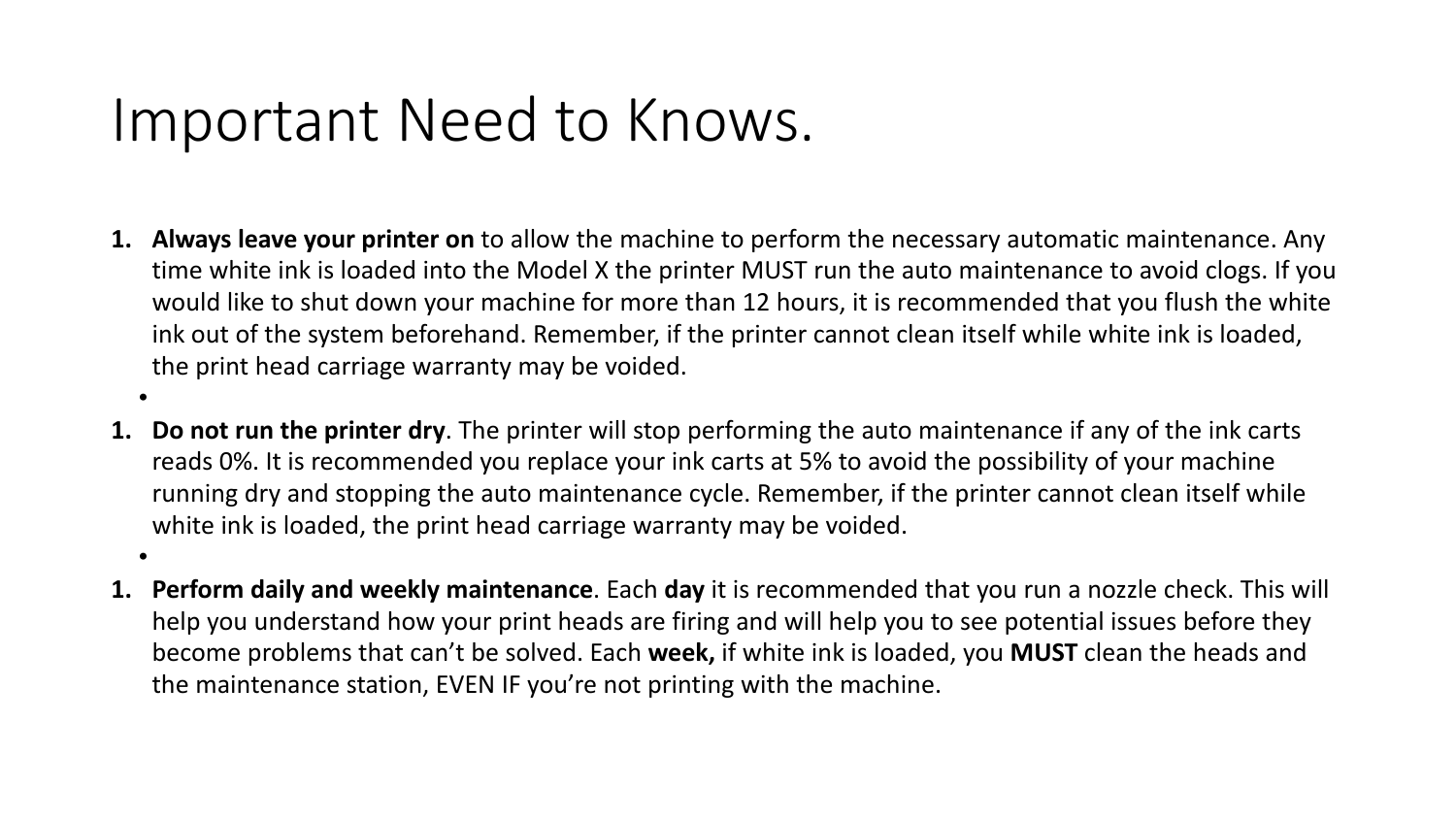### Get to know your printer

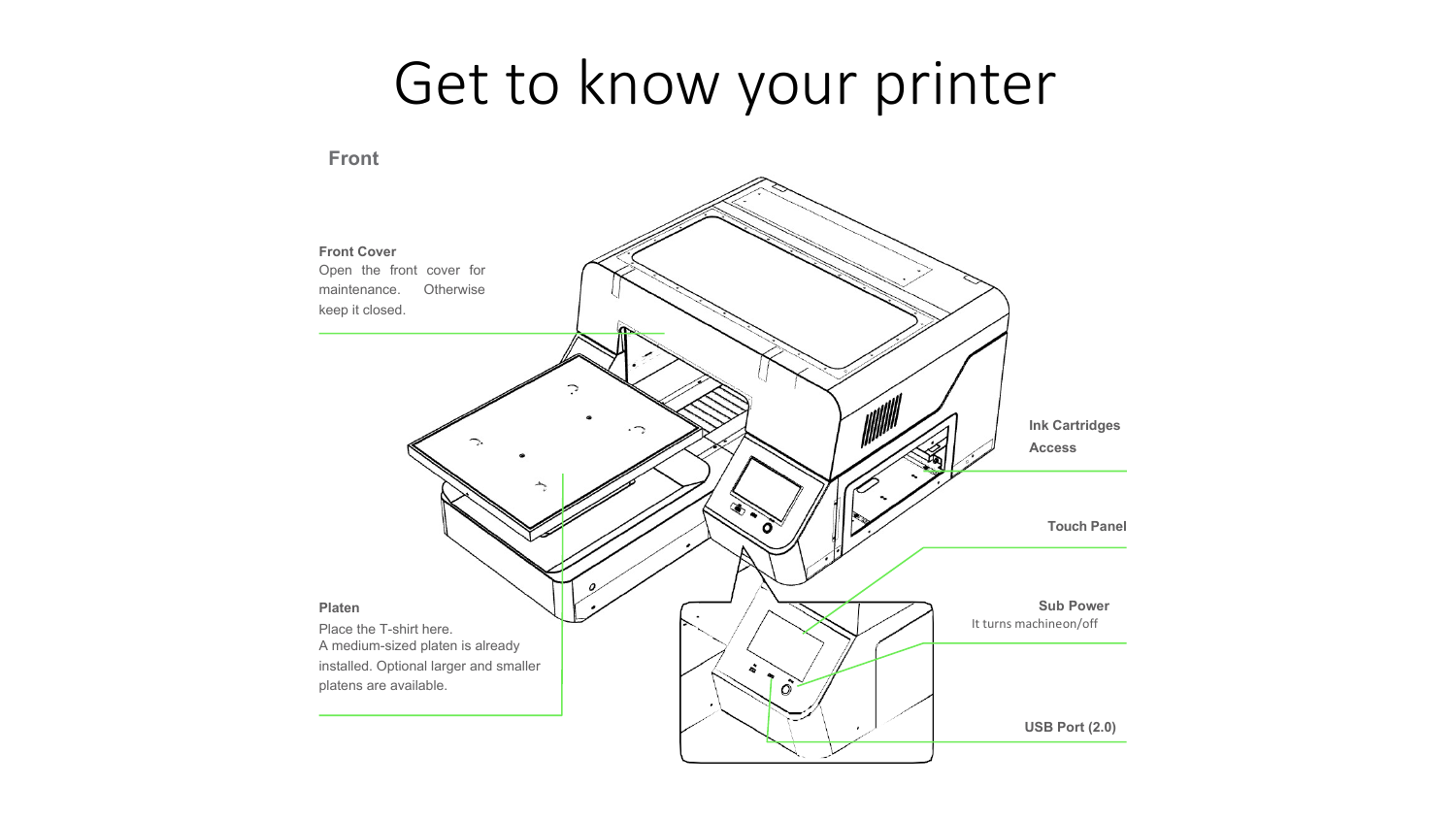#### Back of the printer

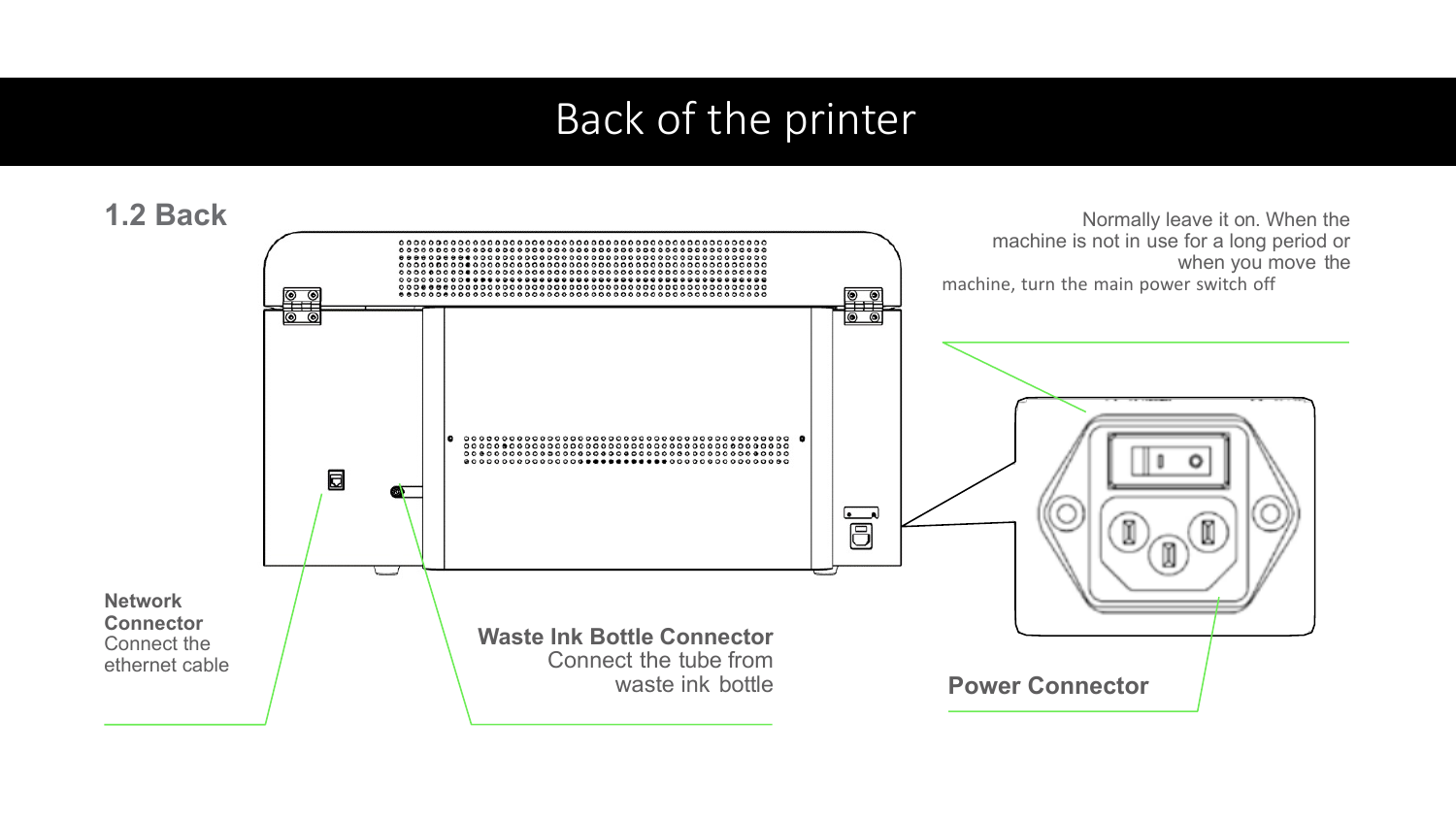#### Inside the printer

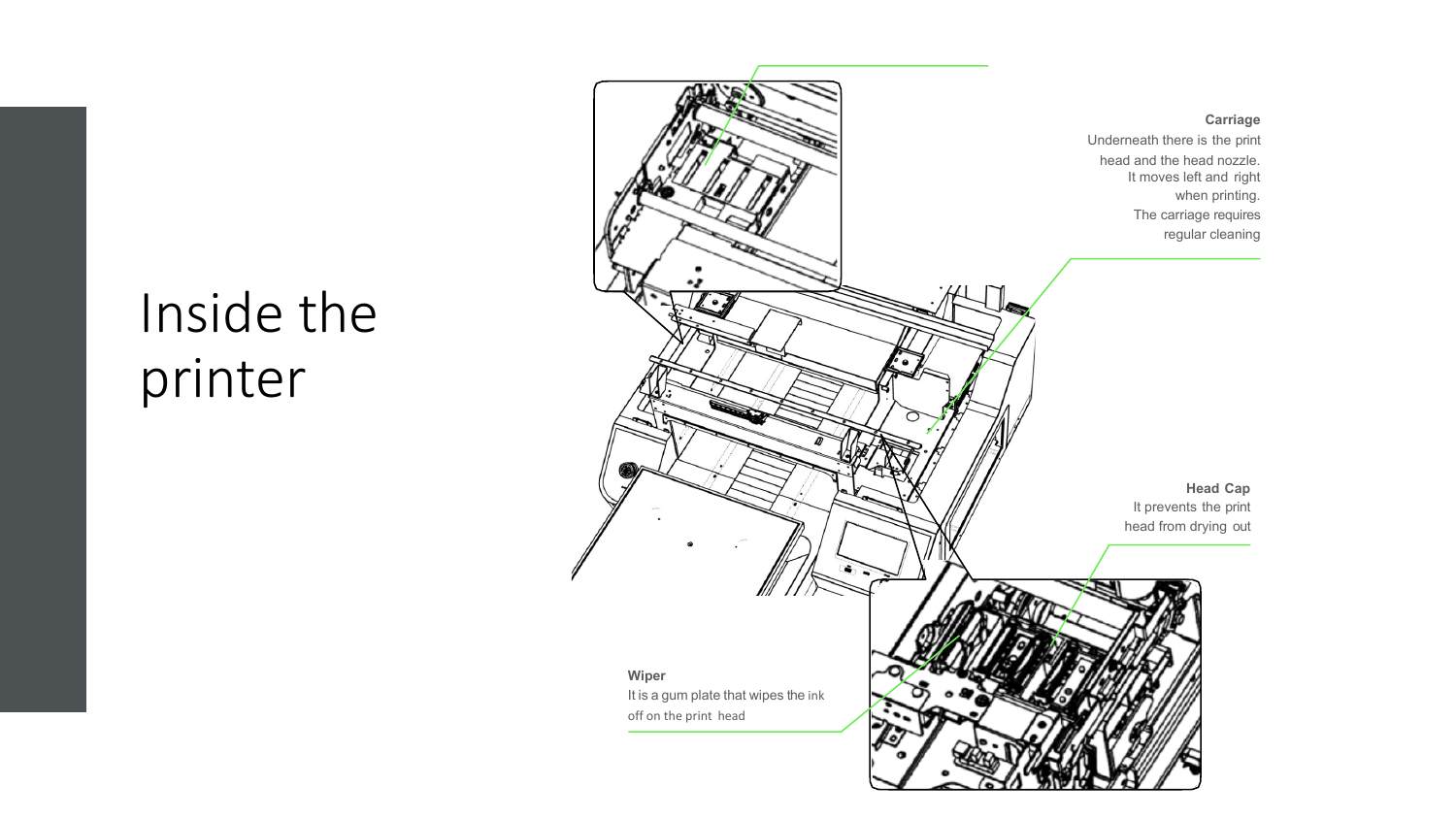## Installation





Open the front cover and remove bracket fix platen. Connect waste ink bottle tube to valve on the rightback side of printer.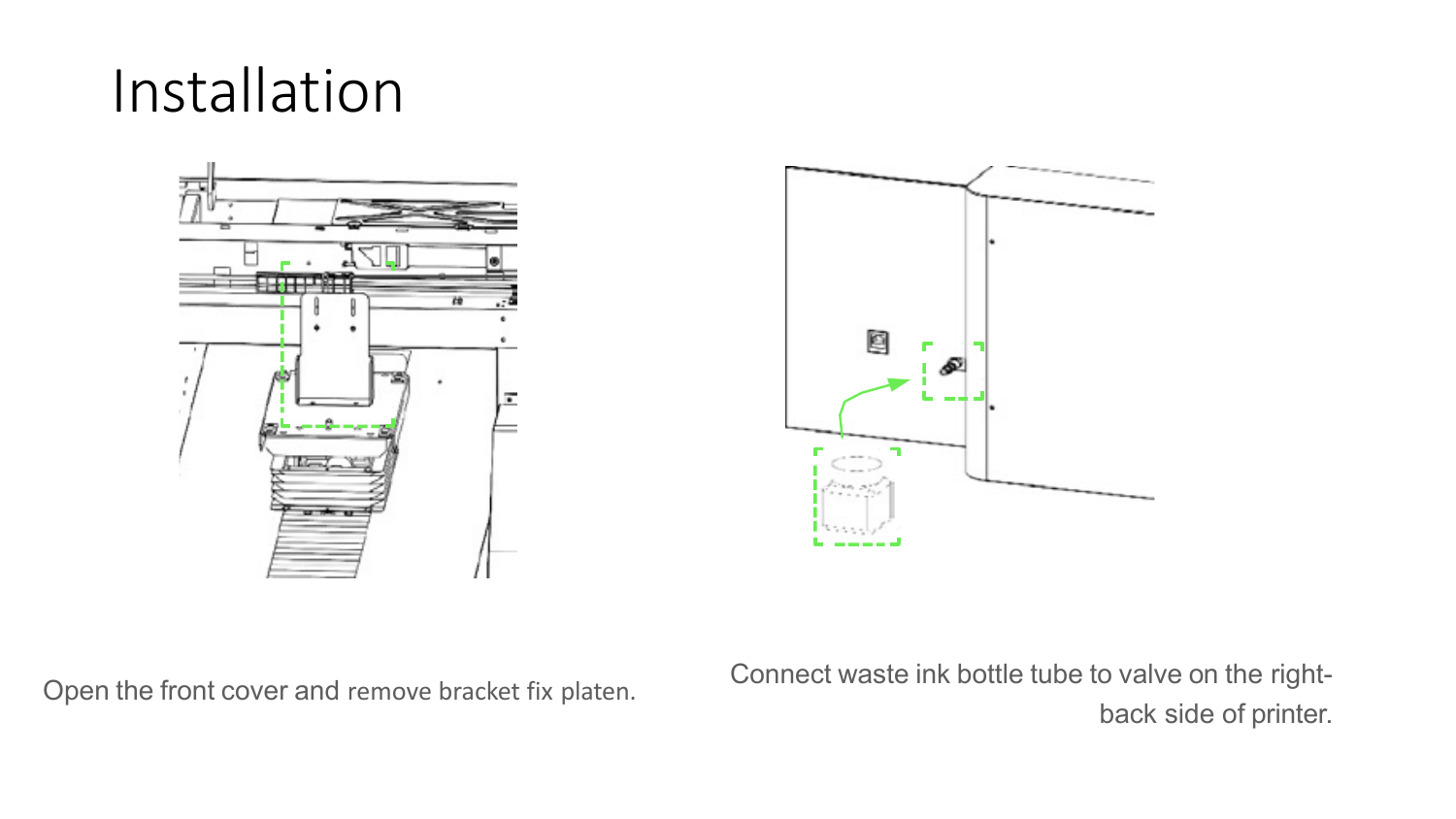3. Connect the power cable and turn on the AC power switch.

Installation (cont.)

Power Connector

**AC Power Switch** 





4. Insert ink cartridge.